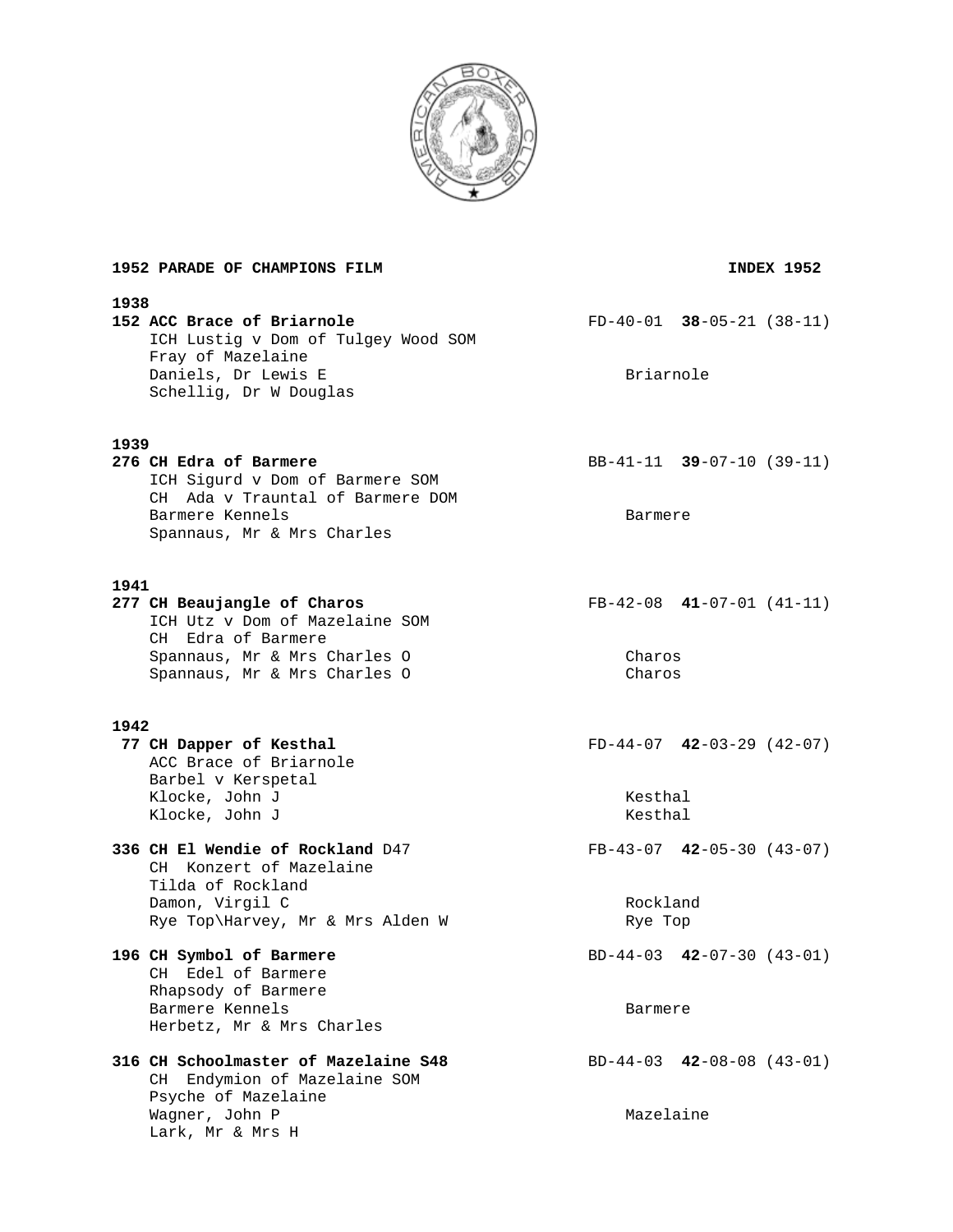**154 CH Warlord of Mazelaine S47** FD-44-06 **42**-10-01 (43-06) ICH Utz v Dom of Mazelaine SOM CH Symphony of Mazelaine DOM Wagner, John P Mazelaine Kettles, Mr & Mrs Richard C, Jr

#### **1943**

**308 CH War Major of Crystal** FD-45-06 **43**-03-23 (45-03) ACC Mahderf's El Chico SOM Queen of Bethlehem Morissey, Sally Crystal Kubach, William F\White, Mrs Frances

 ACC Mahderf's El Chico SOM Jem of the Season Hill, John H The Follies Hill, John H The Follies

**265 ACC Merry Monarch S49** BD-45-11 **43**-05-22 (44-09) ACC Mahderf's El Chico SOM Jem of the Season Hill, John H The Follies Quinn, Mr & Mrs E

**235 CH Yactor of Tulgey Wood** FD-46-02 **43**-05-29 (43-12) ICH Lustig v Dom of Tulgey Wood SOM Elda of Tulgey Wood Tulgey Wood Kennels Tulgey Wood Russell, Mrs George

**153 CH Alectus of Hinschenfelde** FD-49-06 **43**-12-07 (45-01) CH Piccolo v d Stuttgarter SOM Yvonne of Hinschenfelde Pyle, Charles G  $\qquad \qquad$  Hinschenfelde Searl, Fred H

1944<br>263 CH Adonidin v U-Chetnik CH Bladan's U-Chetnik SOM Galahad's Andria of Fleetwood Ware, Harris O **Ware, Harris O** Trelfa, Richard T

# **318 CH Meritaire's Professor** FD-46-10 **44**-08-28 (45-08) CH Warlord of Mazelaine SOM CH Yller of Mazelaine DOM Lark, Mrs Henry W Meritaire Lark, Mrs Henry W 1988 and Meritaire

 CH Symbol of Barmere Hella v Vorarlberg Strobel, Ferdinand Chardythe Chardythe Kennels

**307 CH Polly of The Follies** BB-44-09 **43**-05-22 (44-09)

**263 CH Adonidin v U-Chetnik** FD-46-09 **44**-08-13 (45-01)

**195 CH Candy of Chardythe** BB-46-08 **44**-11-12 (45-12)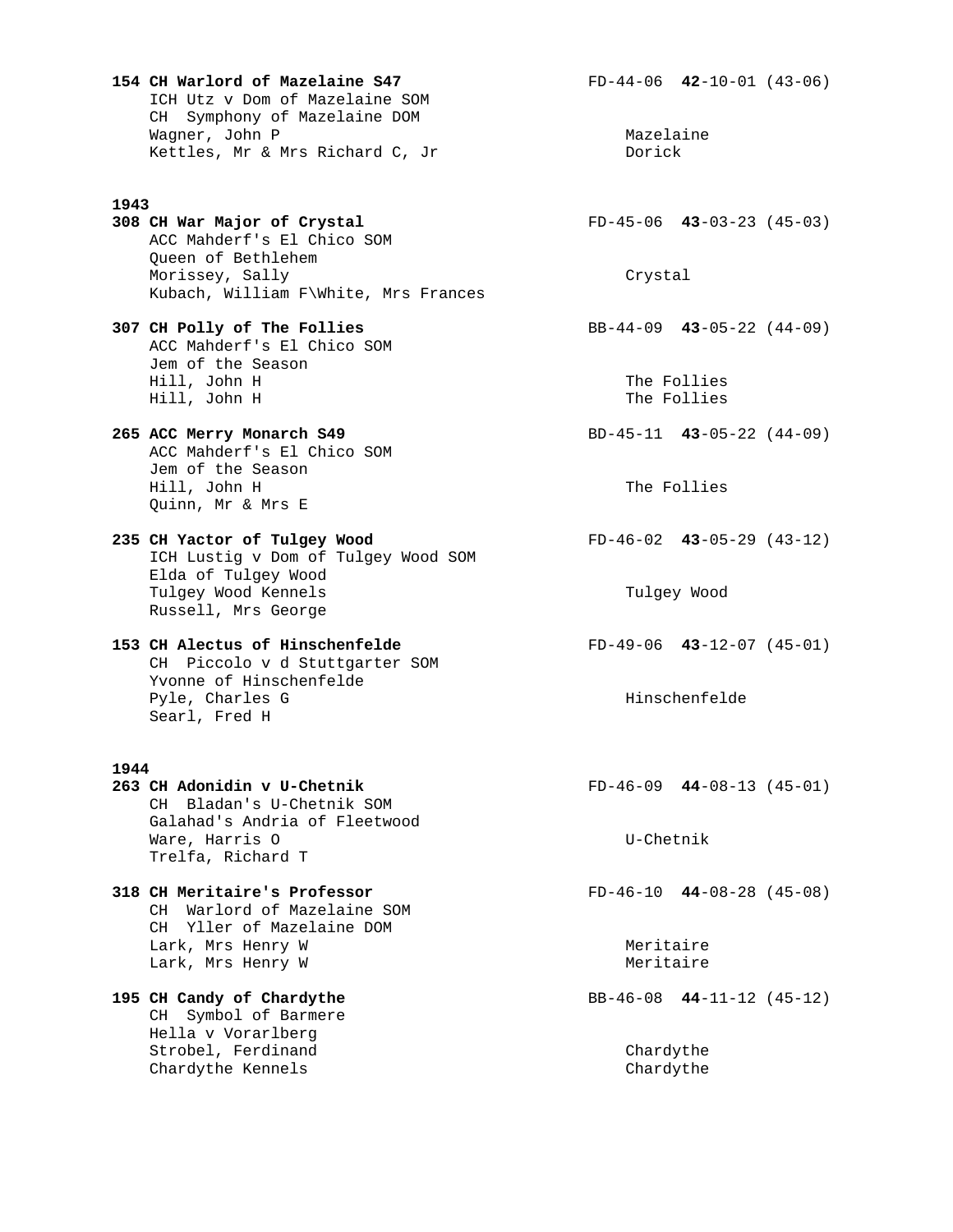- **1945 84 ACC Baron of Brightwood** BD-47-02 **45**-01-20 (46-02) ACC Mahderf's El Chico SOM Brightwood's Miss Victory Jackson, Helen H Brightwood Brightwood Becker, Mona B
- GCH Heiner v Zwergeck Petra von Dom Stockmann, Friederun Von Dom Downey, Larry
- CH Max v Hohenneuffen CH Overture of Mazelaine Slesinger, Estelle R Renrew Slesinger, Estelle R
- **286 ACC V-E Admiral of Renrew S50** FD-46-08 **45**-05-08 (45-12) CH Max v Hohenneuffen CH Overture of Mazelaine Slesinger, Estelle R Renrew Slesinger, Estelle R
- **197 CH Model Lady of Rye-Top** FB-47-07 **45**-07-24 (46-04) Revelation of Barmere CH El Wendie of Rockland DOM Rye-Top Kennels and Rye-Top Rye-Top Rye-Top Rye-Top Rye-Top Rye-Top Rye-Top Rye-Top Rye-Top Rye-Top Rye-Top Kennels and Rye-Top Rye-Top Rye-Top Rye-Top Rye-Top Rye-Top Rye-Top Rye-Top Rye-Top Rye-Top Rye-Top Rye-Top
- **76 CH Bona Dea's Tucker** FD-48-08 **45**-10-05 (46-05) Revelation of Barmere Bona Dea of Hickory House Stoyle, Rayment A Bona Dea Salomon, Robert S Tucker-Ho
- **309 CH Dilly Dally of Little Nook** FB-47-10 **45**-10-10 (46-04) CH War Major of Crystal Far Meadow Forever Schoen, Mildred N Little Nook Schoen, Mildred N Little Nook
- **192 CH First Fiddle of Dorick** BD-47-09 **45**-10-10 (46-05) CH Archduke of Valcar SOM CH Serenade of Mazelaine Kettles, Mr & Mrs Richard C, Jr Dorick Kettles, Mr & Mrs Richard C, Jr Dorick
- **317 CH Yobang of Sirrah Crest S55** FD-47-02 **45**-10-28 (46-05) CH Duke Cronian SOM Madeira of Sirrah Crest Harris, Dr & Mrs R C Sirrah Crest Lark, Mrs Heney W **Meritaire**
- **264 CH Mr Tutt** FD-48-03 **45-**12-10 (47-02) CH Baron Trevor of Tredegar Belinda v Dreyhausen Blackmur, Leroy A Atz, Berenice M

**334 CH Zack v Dom S50** BD-47-03 **45**-02-11 (48-03)

**287 ACC V-E Wave of Renrew** FB-47-02 **45**-05-08 (45-12)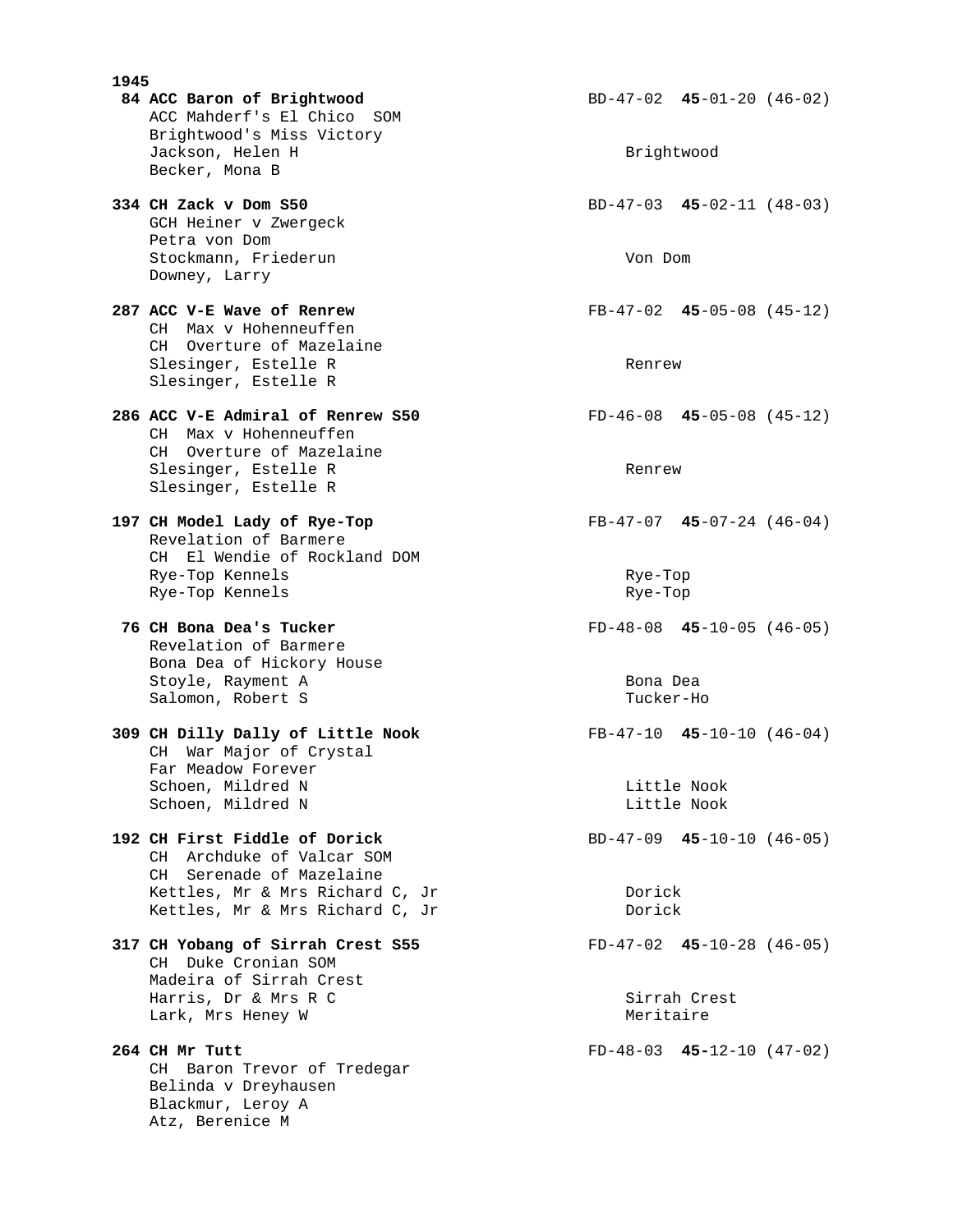**1946 338 CH Mazelaine's Zazarac Brandy S51** BD-47-09 **46**-02-05 (46-09) ACC Merry Monarch SOM CH Warbaby of Mazelaine Wagner, Mr & Mrs John P<br>Wagner, Mr & Mrs John P Mazelaine Wagner, Mr & Mrs John P **244 CH Nonita of Cross Acres** BB-47-09 **46**-02-11 (46-11) CH Schoolmaster of Mazelaine SOM CH Bonita of Cross Acres DOM Cross, Mrs C G Cross Acres Cross Acres Cross Acres Cross Acres Cross Acres Cross Acres Cross Acres Cross Acres Barmere Kennels Barmere **280 CH Victory Song of Rye-Top** FB-47-11 **46**-02-16 (46-12) CH Beacon of Out of Bounds CH El Wendie of Rockland DOM Rye-Top Kennels and Rye-Top Rennels and Rye-Top Rye-Top Rye-Top Kettles, Mr & Mrs Richard C, Jr Dorick **222 CH New Deal of Barmere** FB-48-05 **46**-02-28 (46-11) CH Fast Stepper of Barmere Juliet of Barmere Barmere Kennels Barmere Barmere Kennels barmere **225 CH Mazelaine Humoresque, CD** FB-48-08 **46**-06-21 (47-04) CH Karlo v d Wolfsschlucht CH Pageantry of Mazelaine Wagner, John P Mazelaine Stoyle, R **202 CH Lu-Shan's Ardalla** FB-52-02 **46**-06-07 (47-03) CH Mazelaine's Yankee Clipper Bally Hoo Brown, Mary M Luce, Mrs Frank S and Luce, Mrs Frank S **260 CH The Toolmaker** FD-49-06 **46**-08-08 (47-03) CH Archduke of Valcar SOM Wararia Donovan, Ann G Rankin, Marj & Bill **227 CH Mazelaine's Lothario** BD-50-08 **46**-08-09 (47-06) ACC Merry Monarch SOM CH Clinaude's Majorette Wagner, John P Mazelaine Stoyle, R **103 CH Breezy Bucaneer** BD-51-11 **46**-08-25 (47-12) CH Mazelaine's Yankee Clipper Dark Secret Pfeiffer, William Vasilyk, Caroline T Breezy **226 CH Mazelaine's Nimble Jacqueline** FB-48-11 **46**-08-28 (47-02) CH Lucifer of Mazelaine Trollop of Mazelaine Wagner, John P Mazelaine Stoyle, M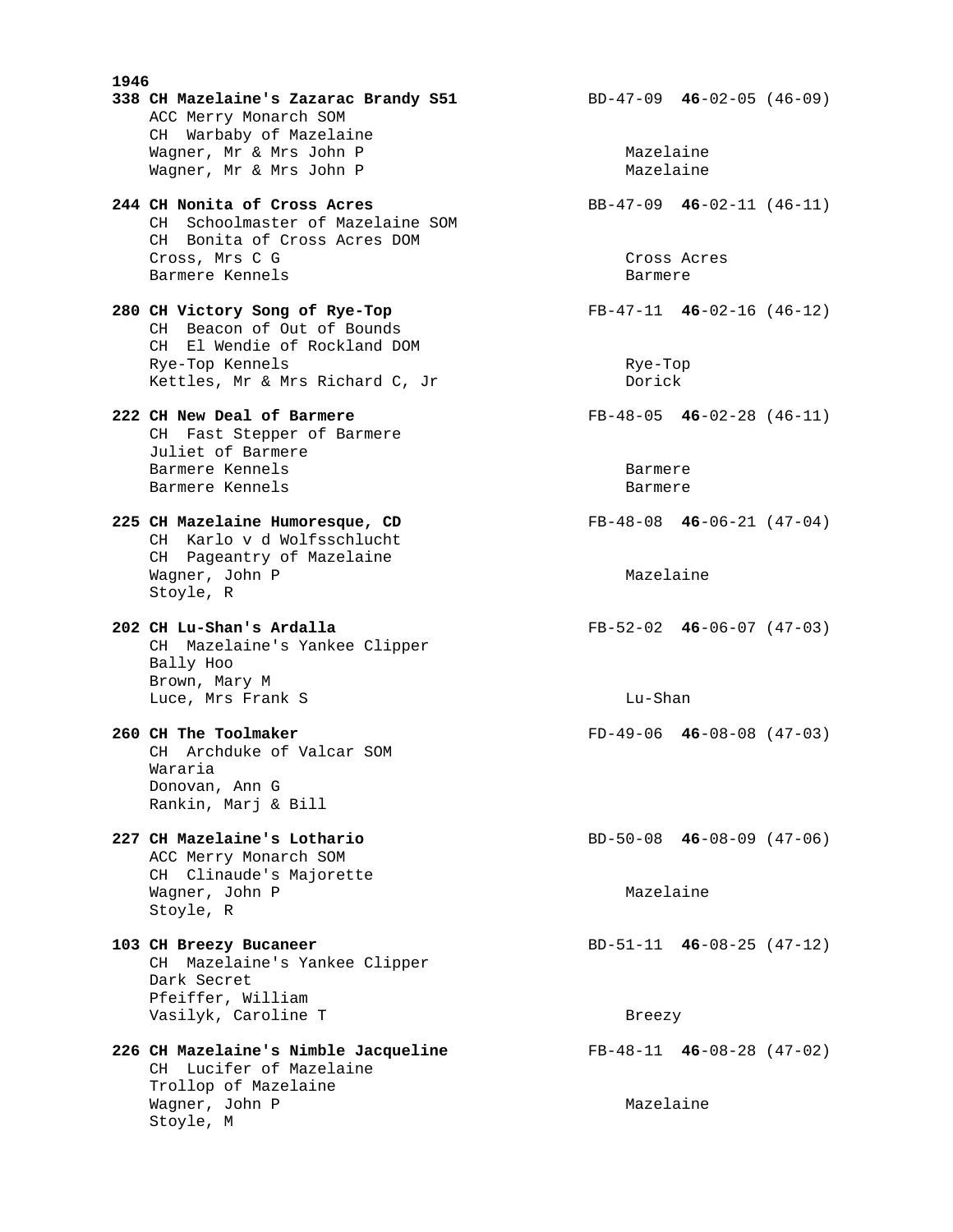**164 CH Tango of Arkona** FB-48-10 **46**-10-12 (47-01) ACC Mahderf's El Chico SOM Royal Velvet of Arkona Rosenberg, Helen M & Alfons W Meshon, Ralph **Arkona 75 CH Cover Girl of Dahlia Crest, CD** FB-49-01 **46**-10-21 (47-06) CH Clipper of Cynshirit Flashy Lassie of Dahlia Crest Sullivan, Joseph R Dahlia Crest Dahlia Crest Kennels & Meshirer, William Bahlia Crest  **93 CH Baylor** FB-50-03 **46**-11-14 (48-01) Beau Brummel v Ludwig Rita of Godesburg Orco Kennels Orco Goudsward, Charlotte **245 CH Stockinnette** BB-48-07 **46**-12-13 (47-03) Revelation of Barmere Dancer of Belvedere Derham, Frances D Stockinnette Derham, Frances D 1947<br>333 CH E.J.B's Lalla's Butch **333 CH E.J.B's Lalla's Butch** FD-49-09 **47**-03-22 (49-04) CH Karlo v d Wolfsschlucht Lalla Renee Barrett, Edward J E.J.B Barrett, Edward J E.J.B  **68 CH Tall Elms Pollyanna** BB-49-01 **47**-04-20 (48-01) CH Meritaire's Pinnocchio Meritaire's Encore Harkrader, Milton K & Elizabeth E Tall Elms Harkrader, Elizabeth E Tall Elms **271 ACC Whistle Stop** FD-49-04 **47**-06-02 (47-10) ACC Baron of Brightwood Windon's Heidi Leonard, Josephine C Leonard, Josephine C **139 CH Bottle Baby of Woodcrest** FB-49-05 **47**-06-10 (47-12) CH Warlord of Mazelaine SOM CH Ysolda of Mazelaine Woodcrest Kennels Woodcrest Woodcrest Kennels Woodcrest **167 CH Country Dude of Fairmount** FD-50-02 **47**-07-23 (47-12) CH First Fiddle of Dorick Blazette's Bo-Peep Sollas, Thomas V Fairmount Sollas, Thomas V Fairmount **166 CH Cock Robin of Fairmount** BD-49-02 **47**-07-23 (47-12) CH First Fiddle of Dorick Blazette's Bo-Peep Sollas, Thomas V Fairmount Sollas, Thomas V Fairmount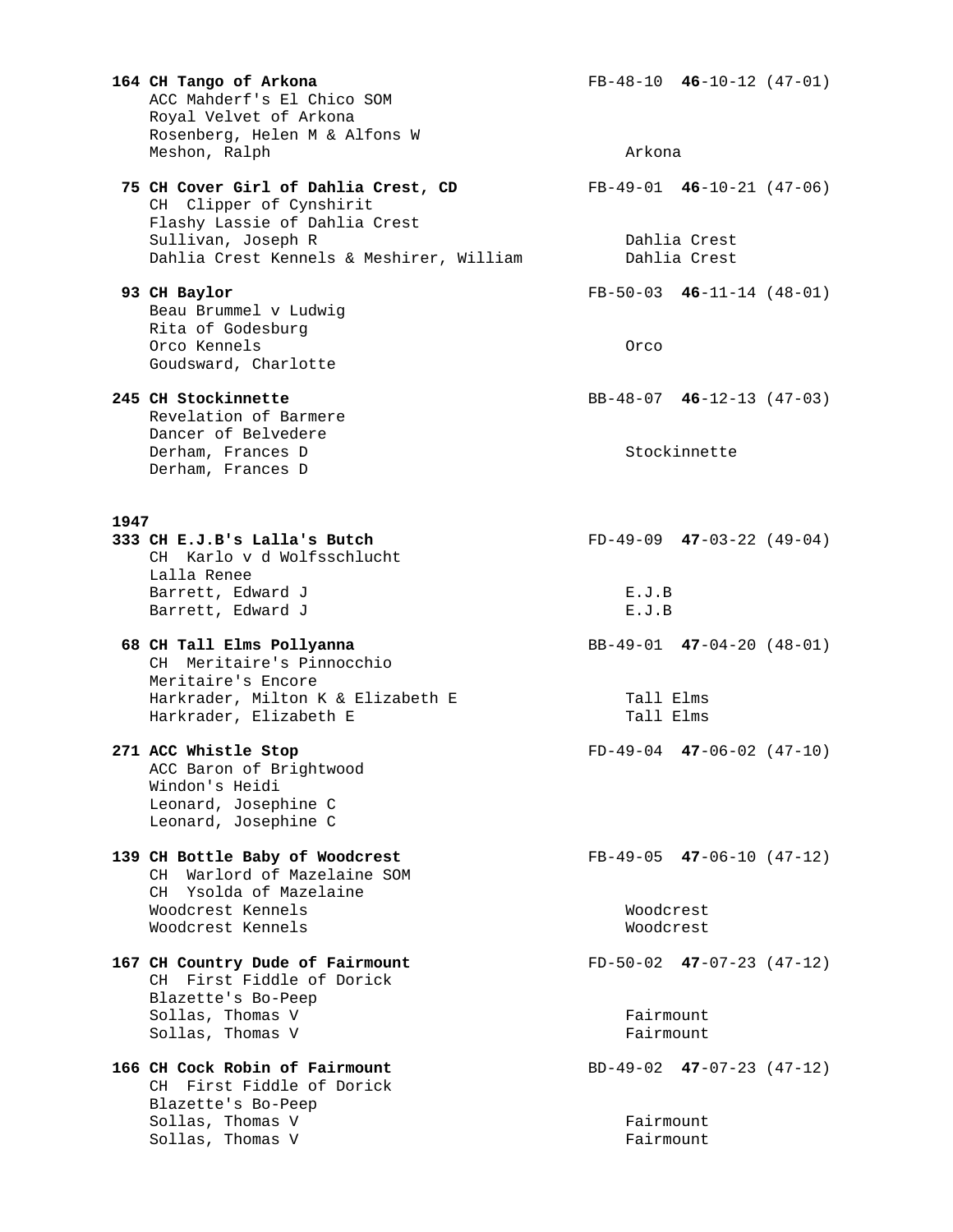|      | 151 CH Gra-Bob's Guardsman<br>CH Schoolmaster of Mazelaine SOM<br>Radiance of Arkona                                                   |                               | $BD-50-03$ 47-09-04 (47-12) |  |
|------|----------------------------------------------------------------------------------------------------------------------------------------|-------------------------------|-----------------------------|--|
|      | Gra-Bob Kennels<br>Gra-Bob Kennels                                                                                                     | Gra-Bob<br>Gra-Bob            |                             |  |
|      | 288 CH Hark-O Trinket<br>ICH V-E Admiral of Renrew SOM<br>Sleepy Hill Lollipop<br>Rummell, Eva M                                       |                               | $FB-49-06$ 47-10-03 (47-12) |  |
|      | Hark-O Kennels                                                                                                                         |                               | $Hark-0$                    |  |
|      | 323 CH Canyonair Hickory Dick, CD S53<br>Mazelaine's Masterpiece SOM<br>CH<br>Canyonair Diamond Lil, CD DOM<br>Davis, Mrs Paul Newhall | $BD-49-02$ $47-10-09$ (48-03) |                             |  |
|      | Davis, Mrs Paul Newhall                                                                                                                | Canyonair<br>Canyonair        |                             |  |
|      | 25 CH Zacksappeal<br>CH Zack von Dom SOM<br>Marlene v Burcham DOM<br>Shimmin, Anne E<br>Shimmin, Anne E                                |                               | BB-49-06 $47-11-01$ (48-02) |  |
|      | 203 CH Cleden's Fortune Beguiling<br>Cleden's Demon v Pflasterstein<br>CH Cleden's Ani v Pflasterstein                                 | $FD-49-08$ 47-11-16 (48-04)   |                             |  |
|      | Cleland, Louise C & Philip A<br>Cleland, Louise C & Philip A                                                                           | Cleden<br>Cleden              |                             |  |
|      | 198 CH Ike of Chardythe<br>CH Gentleman Jim of Rye-Top<br>CH Candy of Chardythe                                                        |                               | $FD-50-04$ 47-12-03 (49-07) |  |
|      | Lazare, Mr & Mrs Oliver<br>Lazare, Mr & Mrs Oliver                                                                                     |                               | Chardythe<br>Chardythe      |  |
| 1948 |                                                                                                                                        |                               |                             |  |
|      | 16 CH Clinaude's Count v d Karlo<br>ICH Karlo v d Wolfsschlucht<br>Clinaude's Ginger Snap DOM                                          |                               | $FD-51-05$ 48-01-29 (48-10) |  |
|      | Harridge, Audrey S<br>McNichols\ Fischer, Mr & Mrs Peter O                                                                             |                               | Clinaude                    |  |
|      | 231 CH Ro-Jo's Impressario<br>ACC Oracle of Renrew<br>Ro-Jo's Rhapsody                                                                 |                               | $FD-52-02$ 48-06-23 (49-05) |  |
|      | Frank, Romayne H<br>Frank, Mrs Romayne H                                                                                               |                               | $Ro-Jo$<br>Ro-Jo            |  |
|      | 191 CH Sylvan Park Apple Brown Betty<br>Applejack of Canyonair<br>Tanne of High Tower                                                  | BB-50-08 $48-08-28$ (49-04)   |                             |  |
|      | Crawford, Marian J<br>Sylvan Park Kennels                                                                                              | Sylvan Park<br>Sylvan Park    |                             |  |
|      | 148 CH Brav of Cleden<br>CH Mazelaine Gallantry<br>Mariendom's Almost<br>Rost, Anton                                                   |                               | $FB-51-02$ 48-09-02 (50-03) |  |
|      | Cleland, Louise C                                                                                                                      | Cleden                        |                             |  |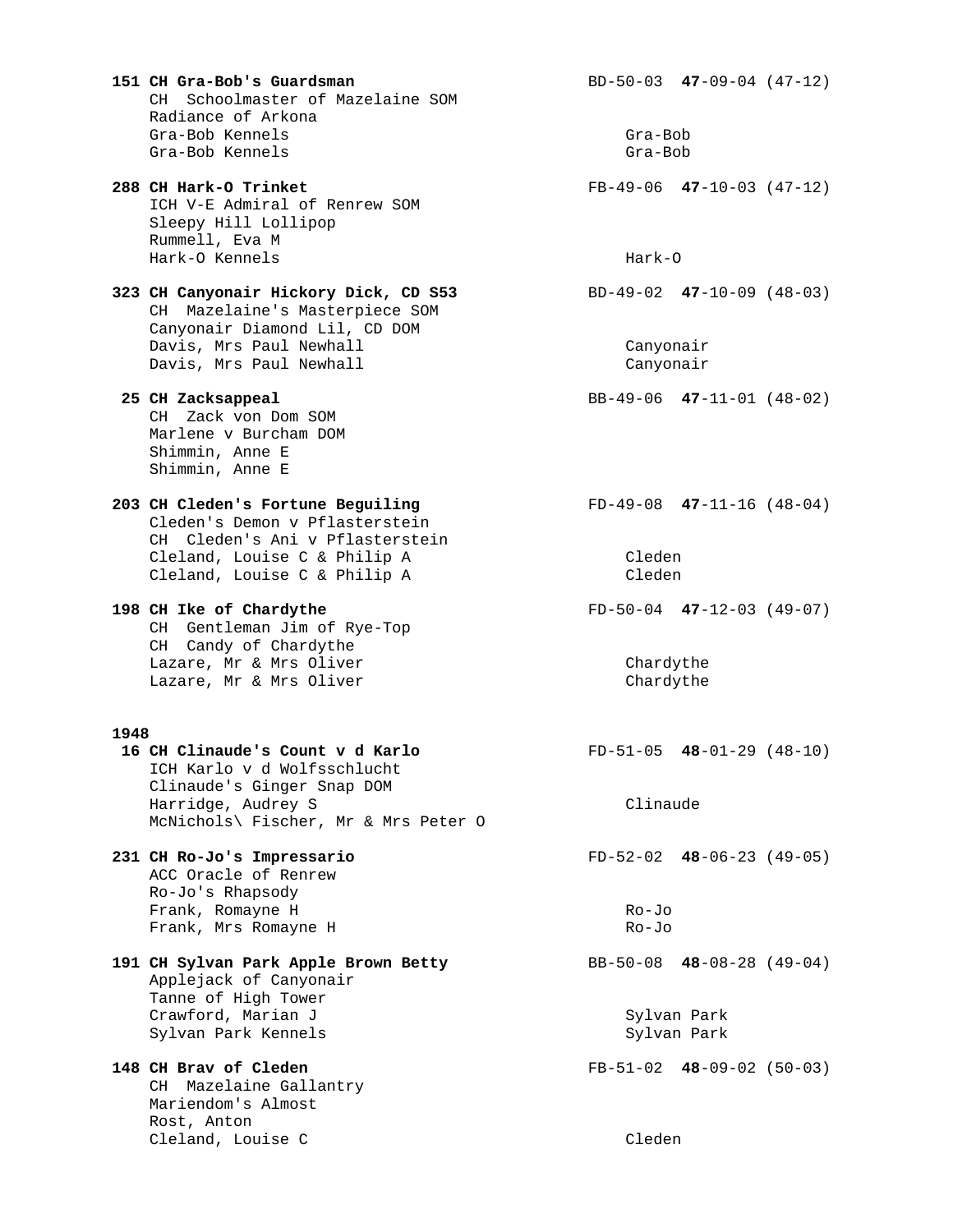**229 CH Holiday Girl of Tomira** BB-50-07 48-09-21 (49-02) CH Mazelaine's Lothario CH Mazelaine Humoresque, CD Stoyle, R H, Jr Mazelaine Stoyle, R H, Jr

**67 CH Tall Elm's Luke, CD** BD-50-12 **48**-09-29 (49-03) CH Schoolmaster of Mazelaine SOM Tall Elm's Plain Jane Harkrader, Elizabeth E Tall Elm Harkrader, Elizabeth E Tall Elm

**155 CH Escort of Dorick** FD-50-09 **48**-10-27 (49-03) CH Warlord of Mazelaine SOM Gretel of Edgmar Kettles, Mr & Mrs Richard C, Jr Dorick Woodcrest Kennels Woodcrest

**281 CH Va-Gore Sandra** BB-51-04 **48**-12-14 (49-05) CH First Fiddle of Dorick Duchess of Rye-Top Howard, Mr & Mrs George M va-Gore Howard, Mr & Mrs George M Va-Gore

# **1949**

 CH First Fiddle of Dorick Adieu of Emiru Roger, William Breezy Cochran, Dr & Mrs A H, Jr

**332 CH Barrett's Butcher Boy** BD-50-09 **49**-02-03 (50-05) CH E.J.B's Lalla's Butch Zenoby of Clinaude Harridge, Audrey S Clinaude Barrett, Edward J E J B

 CH E.J.B's Lalla's Butch Zenoby of Clinaude Harridge, Audrey S Clinaude Barrett, Edward J

**251 CH Bang Away of Sirrah Crest S53** FD-50-07 **49**-02-17 (50-02) ICH Ursa Major of Sirrah Crest SOM Verily Verily of Sirrah Crest Harris, Dr & Mrs R C Sirrah Crest Harris, Dr & Mrs R C Sirrah Crest

**230 CH Mazelaine's Zenith** BB-50-05 **49**-02-18 (49-07) CH Mazelaine's Zazarac Brandy SOM Mazelaine's Young Widow Brown Wagner, John P Mazelaine Wagner, John P Mazelaine

 **27 CH Brianel of Briarnole** FB-51-01 **49**-05-01 (49-12) Mazelaine's Kapellmeister SOM Miss Raheba of May-Will DOM Williams, Mr & Mrs Charles A May-Will Van Story, W, Jr Briarnole

**102 CH Breezy Boutonniere** FB-51-10 **49**-01-04 (52-02)

**331 CH Barrett's Butch** FD-51-01 **49**-02-03 (50-05)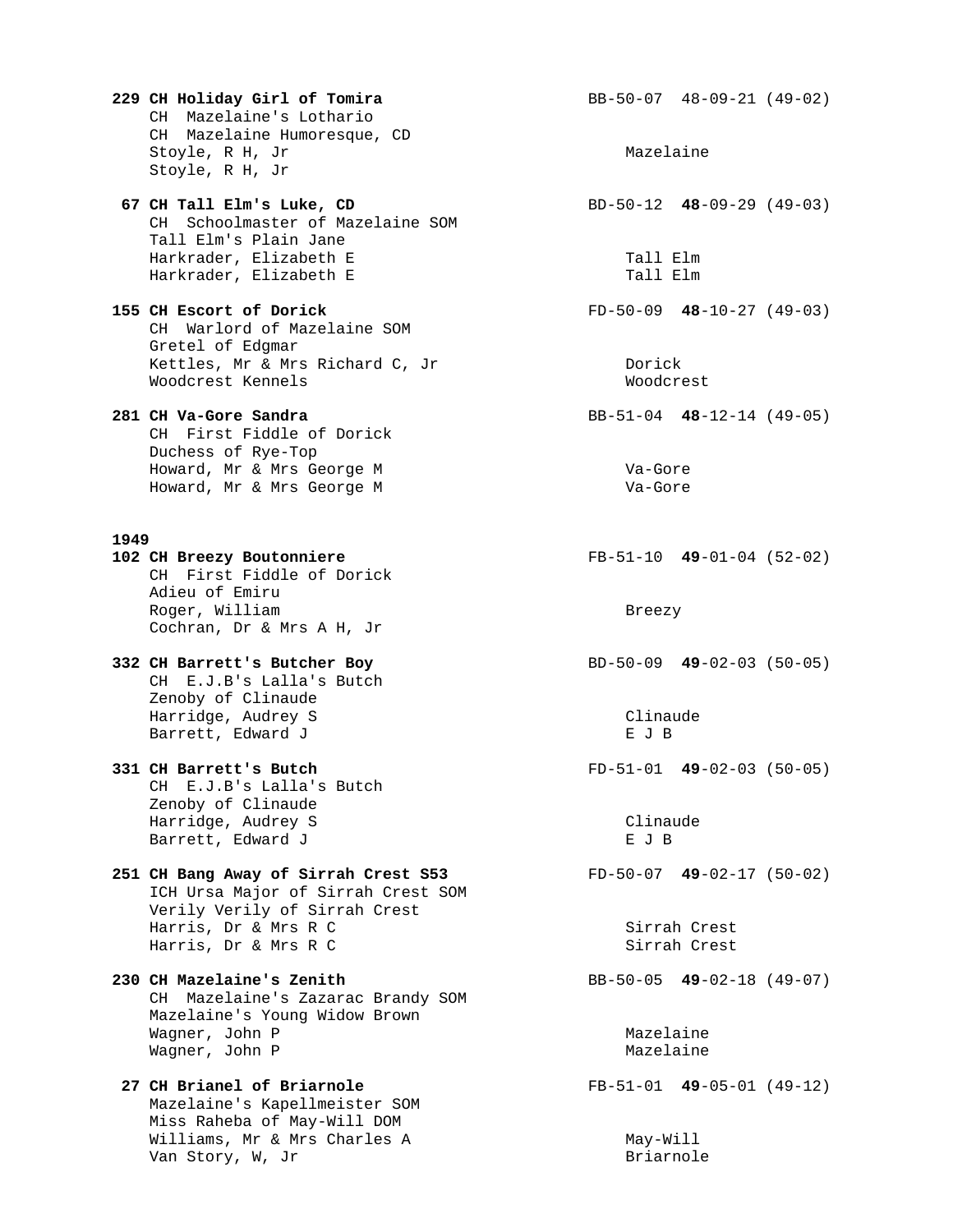**206 ACC Keppy-L of May-Will** BD-51-01 **49**-05-01 (49-12) Mazelaine's Kapellmeister SOM Miss Raheba of May-Will DOM Williams, Mr & Mrs Charles A May-Will Williams, Mr & Mrs Charles A **304 CH Ludan of May-Will** FD-50-06 **49**-05-01 (49-12) Mazelaine's Kapellmeister SOM Miss Raheba of May-Will DOM Williams, Mr & Mrs Charles A May-Will Williams, Mr & Mrs Charles A May-Will **101 CH Lakaday Magic Touch** BB-51-09 **49**-05-05 (49-11) ACC Whistle Stop Lakaday Black Magic Lakaday Kennels Lakaday Beisiegel, Jean **132 CH Barmere's Locket** FB-51-03 **49**-10-01 (50-02) CH Yachtsman of Barmere CH New Deal of Barmere Barmere Kennels<br>Barmere Kennels Barmere Barmere Barmere Kennels  **69 CH Tall Elm's Torchy Tattersal** FD-51-06 **49**-11-05 (50-03) CH Yobang of Sirrah Crest SOM CH Tall Elms Pollyanna Harkrader, Elizabeth E (Tall Elm)<br>Harkrader, Elizabeth E (Tall Elm) Harkrader, Elizabeth E **183 CH Blitzen of Aljan** FD-51-08 **49**-11-14 (50-07) CH Abner v Neu Amy III Dever, Clifford Aljan Trubee, Mr & Mrs R **1950 289 CH Admiral of Black Frost** FD-51-08 **50**-01-19 (50-09) ICH V-E Admiral of Renrew SOM Prima Donna of Barneware Johnson, Joseph M Black Frost Black Frost Kennels Black Frost **242 CH Surrey of Raineylane** BB-52-01 **50**-01-31 (50-12) Mazelaine's Kapellmeister SOM CH Bruhnwall's Venus DOM Starkweather, Mr & Mrs D F Raineylane Starkweather, Mr & Mrs D F Raineylane **322 CH Canyonair's Talked About** BB-51-11 **50-**02-02 (50-07) CH Canyonair Hickory Dick, CD SOM CH Canyonair Honey Chile DOM Davis, Mrs Paul Newhall Canyonair Davis, Mrs Paul Newhall Canyonair **228 CH Isis of Tomira** FB-51-08 **50**-02-22 (50-09) CH Mazelaine's Zazarac Brandy SOM CH Mazelaine Humoresque, CD Stoyle, R H, Jr<br>Stoyle, Millicent D (Stoyle, Millicent D) Stoyle, Millicent D